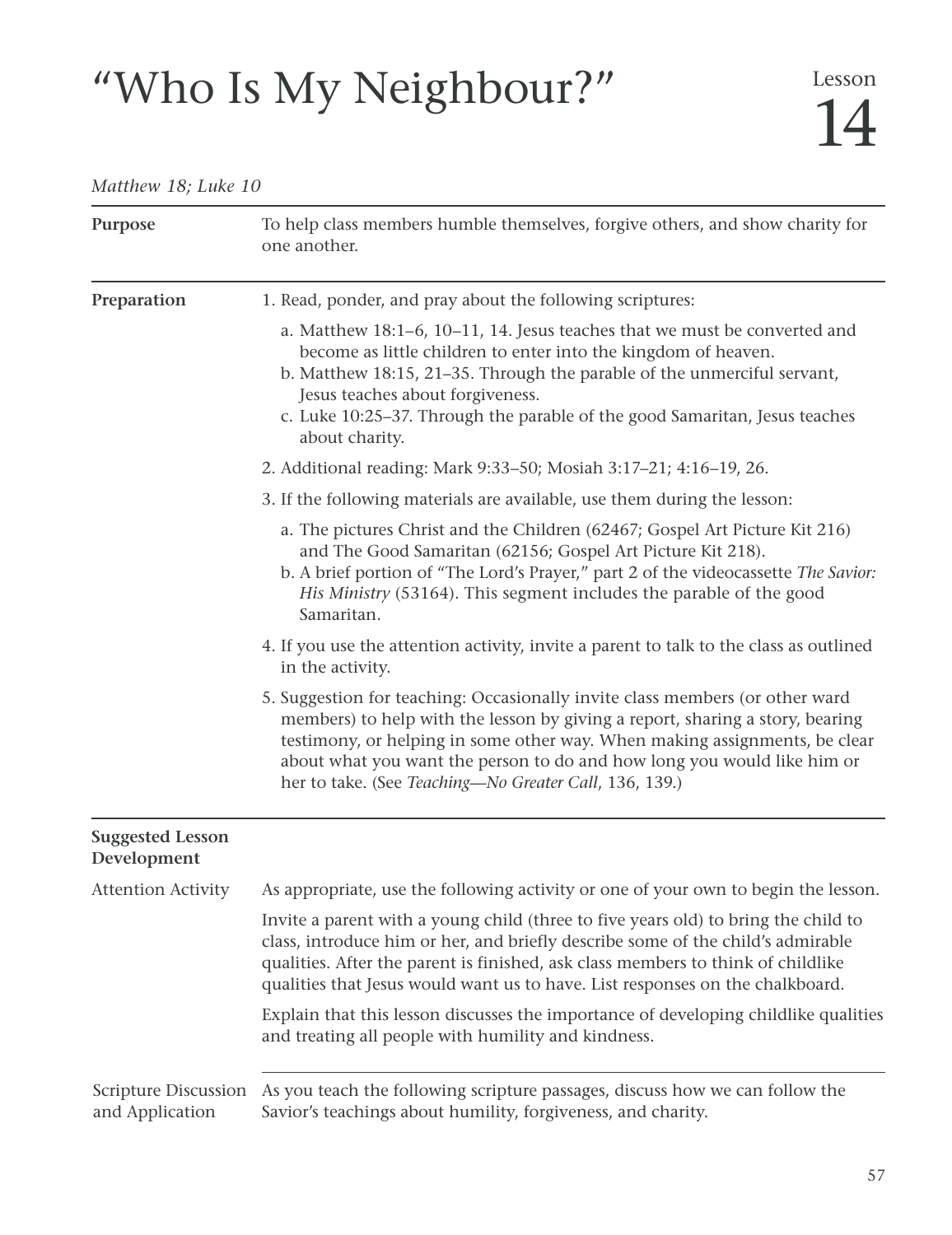# **1. Jesus teaches that we must become as little children.**

Read and discuss Matthew 18:1–6, 10–11, 14. Display the picture of Christ and the children.

- Why do you think the disciples were concerned about who would be the greatest in the Lord's kingdom? (Matthew 18:1; Mark 9:33–34). How might we sometimes make similar errors? How can we set aside such concerns?
- Display the picture of Christ and the children. What is Jesus' counsel to those who desire to achieve true greatness in his kingdom? (See Matthew 18:2–4; Mark 9:35.) Why is it sometimes difficult to follow this counsel? How does this counsel compare with what the world teaches about how to achieve greatness?
- What does it mean to become as little children? (See Mosiah 3:19. Explain that although children are not perfect, they have many qualities that we must develop to inherit the kingdom of heaven. These qualities include humility, meekness, and a willingness to believe.) What have you learned from children? How can we become more childlike and more submissive to the will of our Father in Heaven?
- What does it mean to "offend one of these little ones"? (See Matthew 18:6, footnote 6*a;* in this context, *offend* means to cause to stumble.) What are some of the ways people cause children to stumble? (Answers may include being a poor example to them, criticizing them unkindly, failing to teach them, and abusing them.) How does the Lord regard these offenses? (See Matthew 18:6.)

Elder M. Russell Ballard stated: "We hear disturbing reports of parents or guardians who are so far removed from the Spirit of Christ that they abuse children. Whether this abuse is physical, verbal, or the less evident but equally severe emotional abuse, it is an abomination and a serious offense to God" (in Conference Report, Apr. 1991, 107; or *Ensign*, May 1991, 80).

- How can being childlike ourselves help us care for children? What can we do to carry out God's will that "[not] one of these little ones should perish"? (Matthew 18:14).
- **2. Through the parable of the unmerciful servant, Jesus teaches about forgiveness.**

Read and discuss Matthew 18:15, 21–35.

- In Matthew 18:15, what did the Lord say we should do if we have been offended? Why is this the best way to resolve disputes?
- How did Jesus respond when Peter asked how often he should forgive? (See Matthew 18:22. Explain that Jesus used this high number to teach that we should always forgive others.) Why is it sometimes difficult to forgive? How have you been blessed as you have forgiven others or been forgiven by them?
- To further emphasize the importance of forgiving others, Jesus gave the parable of the unmerciful servant (Matthew 18:23–35). Whom do the king and servants represent? (See Matthew 18:35. The king represents Heavenly Father, and the servants represent us.) How are we like the king's servant in our debt to the Lord? (See Matthew 18:24–27.) What must we do to be forgiven of our "debt"?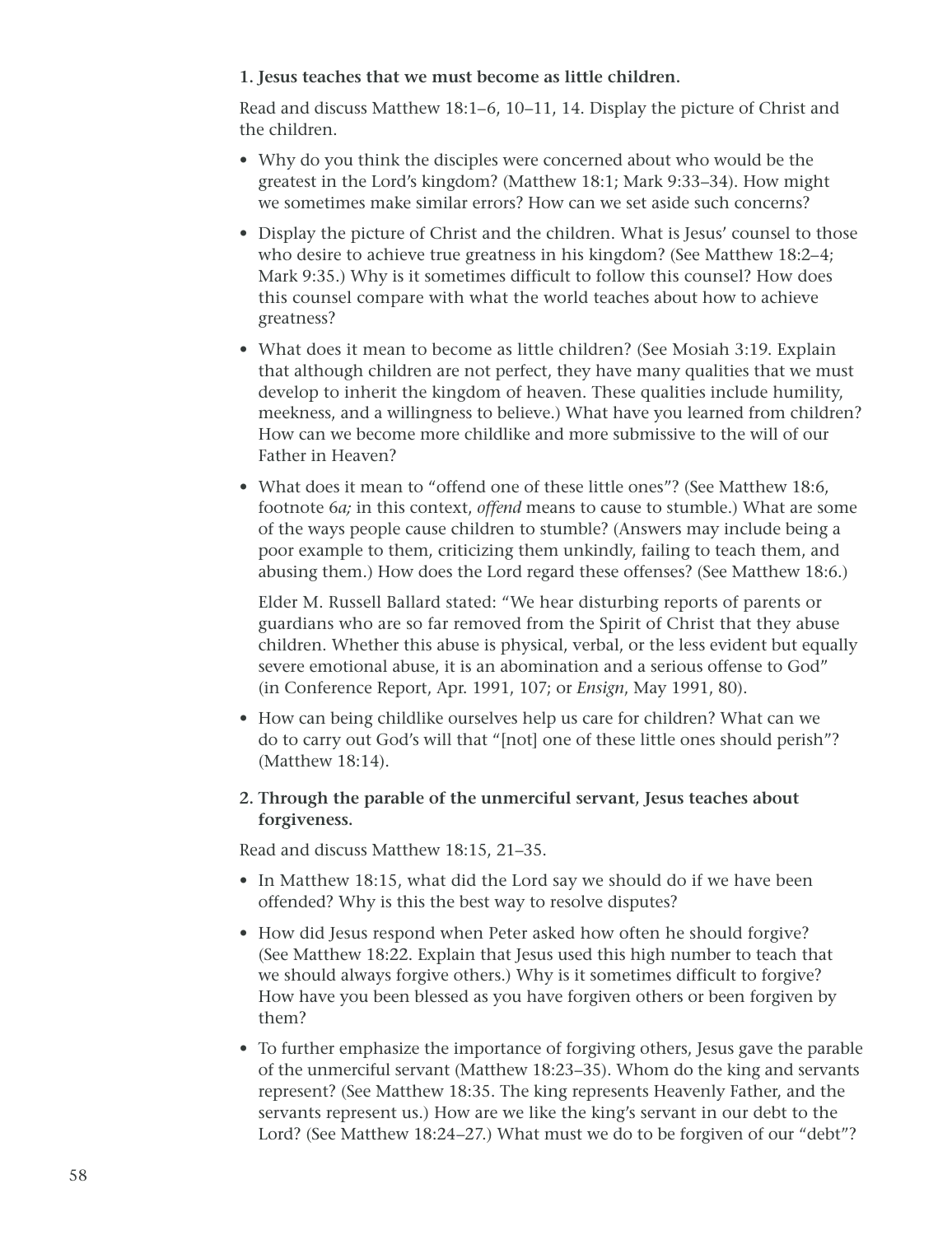• What can we learn from the king's example in forgiving others? (See Matthew 18:33.) What are some of the dangers of not forgiving others? (See Matthew 18:34–35.)

### **3. Through the parable of the good Samaritan, Jesus teaches about charity.**

Read and discuss Luke 10:25–37. Display the picture of the good Samaritan.

|                                     | • How did Jesus respond to the lawyer who asked what he should do to inherit<br>eternal life? (See Luke 10:25-28.) How do the commandments to love God<br>and our neighbors encompass all of the gospel? How can we obey these two<br>commandments more fully?                                                                          |
|-------------------------------------|-----------------------------------------------------------------------------------------------------------------------------------------------------------------------------------------------------------------------------------------------------------------------------------------------------------------------------------------|
|                                     | • How did Jesus respond when the lawyer asked, "Who is my neighbor?" (See<br>Luke 10:29–37.) What does this parable teach about who our neighbors are?                                                                                                                                                                                  |
|                                     | President Howard W. Hunter said: "We need to remember that though we<br>make our friends, God has made our neighbors-everywhere. Love should<br>have no boundary; we should have no narrow loyalties" (in Conference<br>Report, Oct. 1986, 44; or <i>Ensign</i> , Nov. 1986, 35).                                                       |
|                                     | • What did the priest and Levite do when they saw the man who had been<br>robbed and wounded? (See Luke 10:31-32.) What are some ways that people<br>need help today? What are some reasons we do not help others in need?<br>(See Mosiah 4:16-19 for one example.)                                                                     |
|                                     | • How did the good Samaritan help the man who had been robbed and<br>wounded? (See Luke 10:33-35.) What characteristics of a good neighbor<br>did the Samaritan have? How have you been blessed by "good Samaritans"?<br>How can we be "good Samaritans"? (See Mosiah 4:26.)                                                            |
| Conclusion                          | Testify of the importance of following the Savior's example by humbling<br>ourselves, forgiving others, and showing charity for one another. Challenge<br>class members to live these teachings.                                                                                                                                        |
| Additional<br><b>Teaching Ideas</b> | The following material supplements the suggested lesson outline. You may want<br>to use one or more of these ideas as part of the lesson.                                                                                                                                                                                               |
|                                     | 1. Mary and Martha                                                                                                                                                                                                                                                                                                                      |
|                                     | Have a class member read Luke 10:38-42.                                                                                                                                                                                                                                                                                                 |
|                                     | • How was Martha serving the Lord? What was the "good part" that Mary had<br>chosen? How do we sometimes become so "cumbered about much serving"<br>that we don't receive Jesus as we should? What can we learn from these verses?                                                                                                      |
|                                     | 2. "Suffer the little children to come unto me" (Mark 10:14)                                                                                                                                                                                                                                                                            |
|                                     | As you discuss the Savior's teaching that we should become as little children, you<br>may also want to discuss the account of his blessing the children in Mark 10:13-16.                                                                                                                                                               |
|                                     | • How did Jesus' disciples respond when the little children were brought to him?<br>(See Mark 10:13.) What did Jesus tell his disciples? (See Mark 10:14-15.) What<br>did Jesus do for the children? (See Mark 10:16.) What can we learn about Jesus<br>from this account? How can we better follow the example he set in this account? |